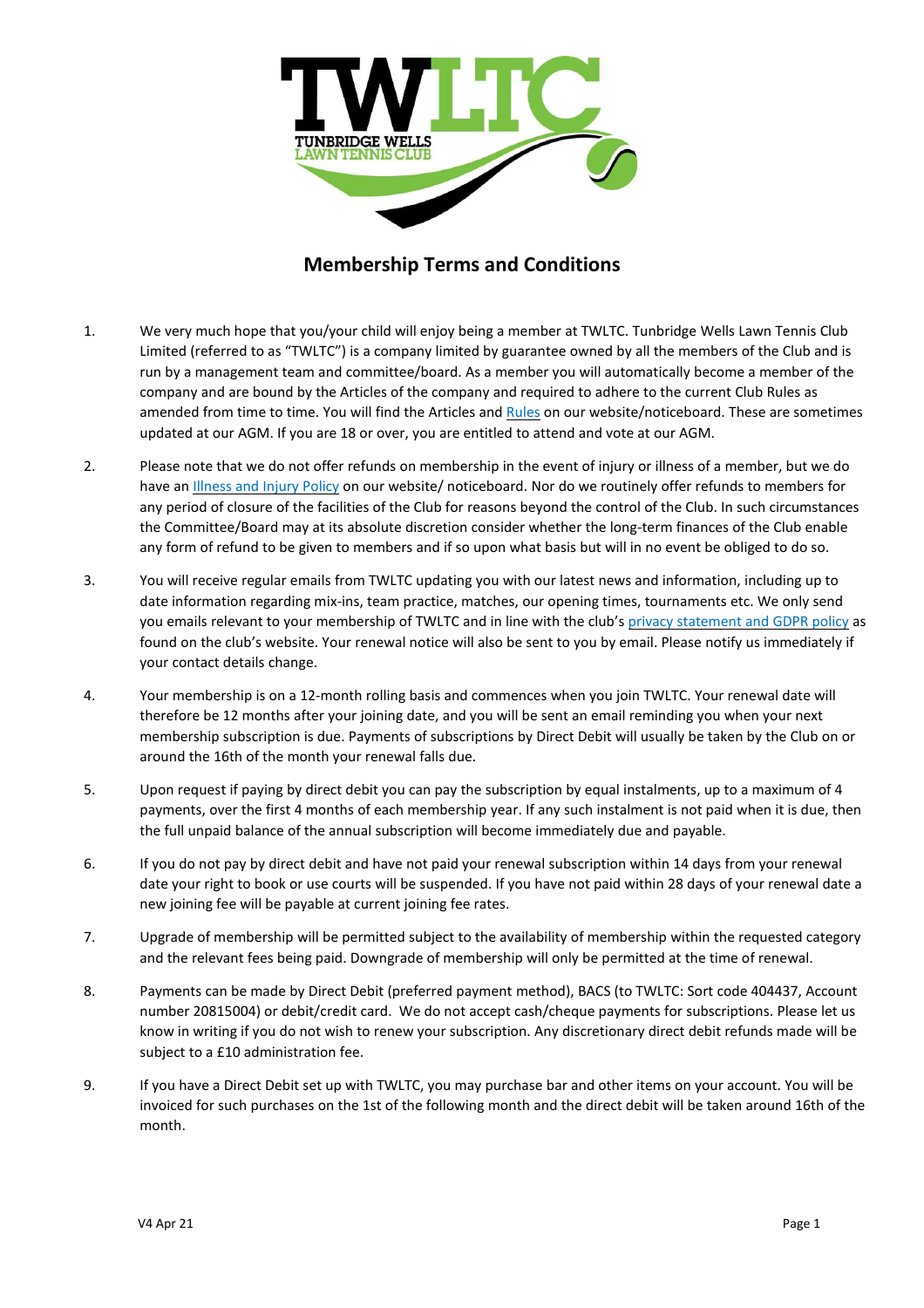## **Membership T&C's continued…….**

10. \*\*As a member, you can make up to 20 half hour court bookings per week using our online booking facility. When you join TWLTC you will be provided with a username and password to enable you to do this. You can book courts up to 14 days in advance. When you arrive at TWLTC to play, please login to the booking terminal in the clubhouse and confirm your court. You can confirm your court up to one hour prior to the start time and up to 15 minutes afterwards. Court space can be at a premium. Please ensure that you cancel a court that is no longer required as soon as possible to enable other members to make use of it. We reserve the right to suspend booking rights if you do not confirm your court.

\*\* See [COVID](https://www.twltc.org/news/club-covid-rules-11-3-21/) rules advertised on the club's website for temporary arrangements in place currently

- 11. You can enter organised events such as Team Practice and our Thursday organised Mix-In on our Events Page. Please follow the instructions on our website.
- 12. Guests must be signed in to the TWLTC Guest Book and the fee of £5 per adult and £2 per child (under 18) paid prior to going on court. The same guest can attend TWLTC up to three times per calendar year.
- 13. Children under the age of 13 should not be left at TWLTC without an adult present unless they are having a lesson. Children under the age of 13 must be collected immediately after an organised activity has finished. Membership entitles juniors to a coaching discount.
- 14. From time to time, we take photographs to promote and advertise TWLTC. There is an opt-out clause on our membership form, and we would be most grateful if you could ensure that this is completed at the time of joining. Photographs of children are only taken and used in accordance with our Child Safeguarding Policy.
- 15. TWLTC has a ball machine which is available for booking by the hour and is subject to payment of a fee. Please see the website and noticeboard for further details.
- 16. At TWLTC we host LTA and ITF-sanctioned tournaments. These usually take place over a period of around four weeks at Easter and during the summer. They are an opportunity for members to see talented players, both national and international, in action. This does mean that for four weeks of the year, access is restricted to some of our courts.
- 17. As a member, you are entitled to participate in our Wimbledon Ballot provided you have complied with the LTA ballot requirements and selected TWLTC as your "Place to Play" or complied with such other requirements e.g. "opt in" as the LTA may make from time to time in its absolute discretion.
- 18. Membership of TWLTC is available to all members of the community regardless of sex, age, ethnicity etc. TWLTC has an Equality Policy in place which can be found on our website and noticeboard. If the member is a child or a vulnerable adult, our Welfare Officers are Alison Dry, or Wayne Thornton and they can be contacted on 01892 525625 or [admin@twltc.co.uk.](mailto:admin@twltc.co.uk)
- 19. All members who renew or join the club are required to confirm that they are "fit to play" and are not playing against the advice of their GP or hospital doctor. We will also need emergency contact details from all members in case of an emergency. This is a venue registration requirement from the LTA.
- 20. All members will need to ensure that they have the [appropriate](https://www.lta.org.uk/play-compete/getting-started/tennis-kit-guide/the-shoes/) tennis footwear before being allowed to play on any of the court surfaces.
- 21. Admission to TWLTC's premises is always subject to current liquor licenses, planning consents and other statutory requirements.
- 22. TWLTC is situated in a residential area and members and guests are expected to come and go in an orderly and quiet manner, particularly late at night. Members should park in the Nevill Gate car park and are not permitted to park on Upper Cumberland Walk or in the Cumberland Walk club car park at any time unless they have been issued with a permit by the Club. This is due to the terms of a limited license held by the Club to enable access to the Cumberland Walk club car park as Cumberland Walk is a privately owned section of road.